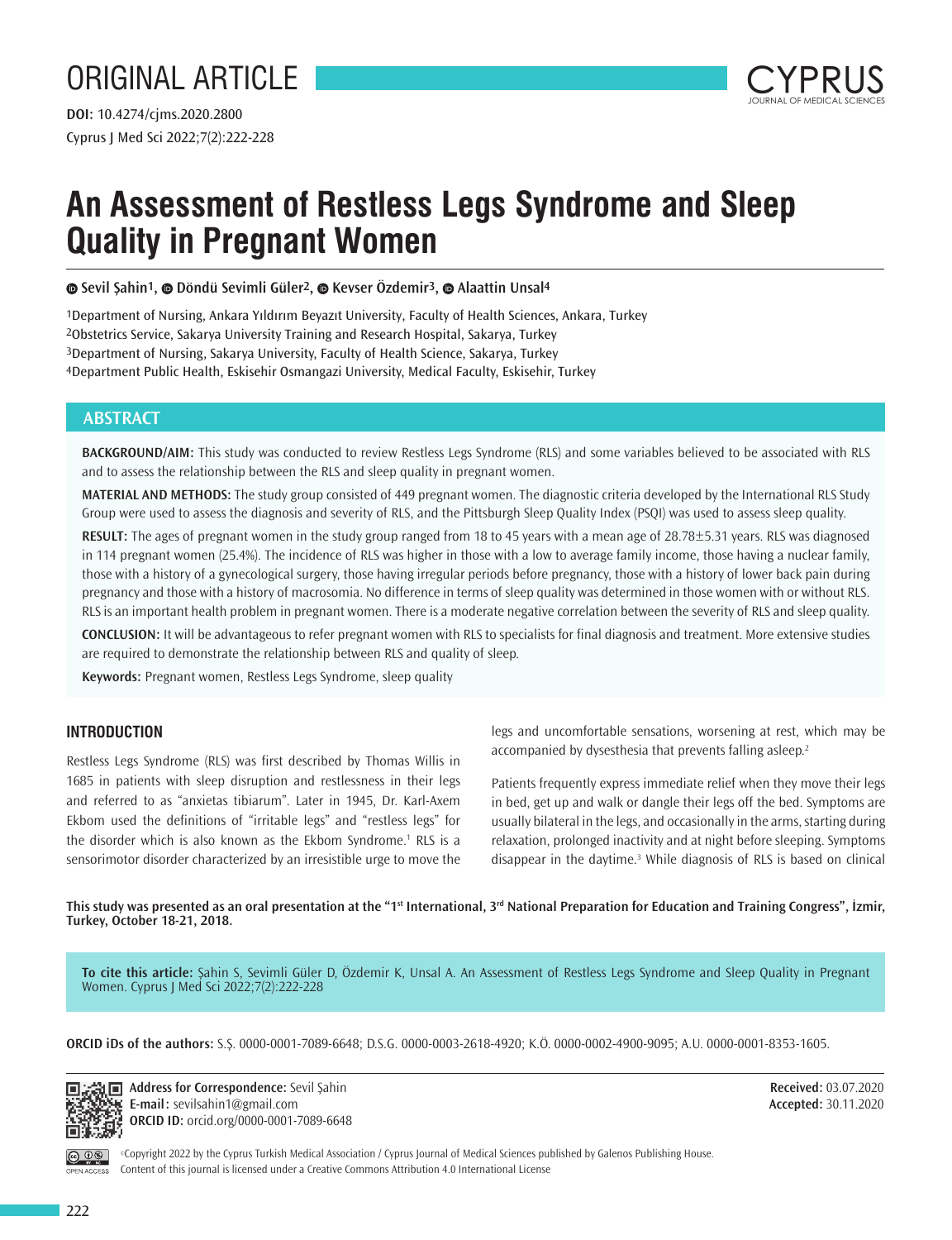history and evaluation, laboratory and imaging methods can also be used when needed. Neurological examination is usually required. Five criteria developed by the International Restless Legs Syndrome Study Group (IRLSSG) must be met for a final diagnosis of RLS.

Pregnancy is considered an important risk factor for the onset or worsening of RLS symptoms. It is believed that hormonal (prolactin, progesterone, estrogen levels), psychomotor and behavioral changes during pregnancy as well as changes in sleeping habits and in folic acidiron levels may have an impact on RLS.<sup>4</sup>

Studies have shown that RLS affects sleep, cognitive functions and quality of life adversely and can be disturbing enough to require medical treatment.5,6 There is a close relationship between RLS and sleep disorders which are known to be associated with undesirable effects in pregnancy such as intrauterine growth restriction or preeclampsia.

This study was conducted to review RLS and some variables believed to be associated with RLS and to assess the relationship between RLS and sleep quality in pregnant women.

#### **MATERIALS AND METHODS**

This was a cross-sectional study conducted on pregnant women who applied to Sakarya Training and Research Hospital from July 1, 2017 to November 1, 2017.

A questionnaire consisting of three sections was prepared based on literature in line with the aims of this study. The first section contained socio-demographic and pregnancy-related characteristics of pregnant women, the second section included questions on the presence and severity of RLS and the third section involved questions from a scale which was used to assess sleep quality.

The required approval of the Sakarya University Noninterventional Ethics Committee dated June 22, 2017 and number 71522473/050.01.04/141 and approval from Sakarya Training and Research Hospital management were obtained before collecting data in this study. The rules stated in the Helsinki Declaration were complied with during the stages of data collection.

The minimum sample size was calculated to be 449 in this study (power test =  $0.847$ , RLS prevalence =  $0.05$  and margin of error  $= 0.07$ ). Pregnant women presenting at the pregnancy polyclinic of Sakarya Training and Research Hospital during the study were informed about the subject and aims of this study and their verbal consent was obtained. A total of 449 pregnant women who agreed to take part in the study comprised the study group. Previously prepared questionnaires were completed by the investigators via a face-to-face interview method to collect the data.

Diagnosis criteria developed by the International RLS Study Group were used to assess diagnosis and severity of RLS.<sup>5,6</sup> A reliability and validity study of the scale in Turkey was conducted by Sevim et al.<sup>7</sup> If four of the following criteria were present, RLS was diagnosed: an urge to move the legs (a) caused by uncomfortable and unpleasant sensations in the legs; (b) worsening during periods of rest or inactivity such as lying down or sitting, (c) relieved by movement, such as walking or stretching, "at least as long as the activity continues" and (d) only occurring or worse in the evening or night rather than during the day. There were 10 items on a 5-point Likert-type scale which was

used to assess RLS severity. Each item was scored from 0 to 4 in an ascending order of severity. The total score that can be obtained from the severity scale ranges from 0 to 40 where higher scores denote increasing severity of RLS.

The PSQI<sup>8</sup> was used to assess sleep disturbances over the past month. The PSQI is an 18-item self-reported questionnaire. These items produce seven component scores ranging from 0 (no difficulty) to 3 (severe difficulty). The components are sleep duration, sleep disturbance, sleep latency, day-time disturbance, habitual sleep efficiency, sleep quality, and taking sleep medications. The sum of the scores of the components yields a measure of global sleep quality which ranges from 0 to 21. Getting a score of 5 or more in the PSQI is defined as poor sleep quality. The index was translated into Turkish by Agargun et al.<sup>9</sup>

The data was evaluated in the IBM® SPSS® (version 20.0) (Chicago, IL, USA) Statistical Package Program. Chi-square test, Mann–Whitney U test and Spearman's Correlation analysis were used to analyze the data. The statistical significance value was accepted as p<0.05.

### **RESULTS**

The ages of the pregnant women in the study group ranged from 18 to 45 with a mean age of 28.78±5.31 years. RLS was diagnosed in 114 pregnant women (25.4%) in this study. The distribution of women with or without RLS in the study group by some socio-demographic characteristics is given in Table 1.

In the study group, 137 women (30.5%) were having their first pregnancy and there were 152 women (33.9%) who had not given birth before. Ninety-seven women (21.6%) had irregular menstruation before pregnancy and 283 women (63.0%) had a history of lower back pain during pregnancy. The distribution of women with or without RLS in the study group by some pregnancy-related characteristics is given in Table 2.

The scores obtained from the Pittsburgh Sleep Quality Index (PSQI) by the participants in the study group ranged from 0 to 18 with a mean score of 6.86±3.50. The distribution of the scores obtained from the PSQI by the women with or without RLS is given in Table 3.

The scores obtained from the RLS Severity Scale ranged from 0 to 37 with a mean score of 15.17±7.97. A negative correlation was found between the scores obtained from the RLS Severity Scale and from the PSQI from the pregnant women  $(r_s = -0.444; p = 0.001)$ . The distribution of the scores obtained from the RLS Severity Scale and from the PSQI from the women in the study group is given in Figure 1.

#### **DISCUSSION**

Emerging with the urge to move the legs and causing uncomfortable sensations in the extremities, RLS may develop at any age in the general population but more frequently during pregnancy and with advancing age.10 Pregnancy is considered among the important risk factors for the onset and worsening of RLS symptoms. RLS is believed to be associated with hormonal factors (prolactin, progesterone, estrogen) in pregnancy, psychomotor/behavioral factors, motor changes, changes in sleeping habits, anxiety and metabolic factors (low folate and iron levels). $4,10$  The prevalence of RLS was reported to be about 10.0% in pregnant women. Studies conducted in several countries reported the prevalence of RLS ranged from 13.5% to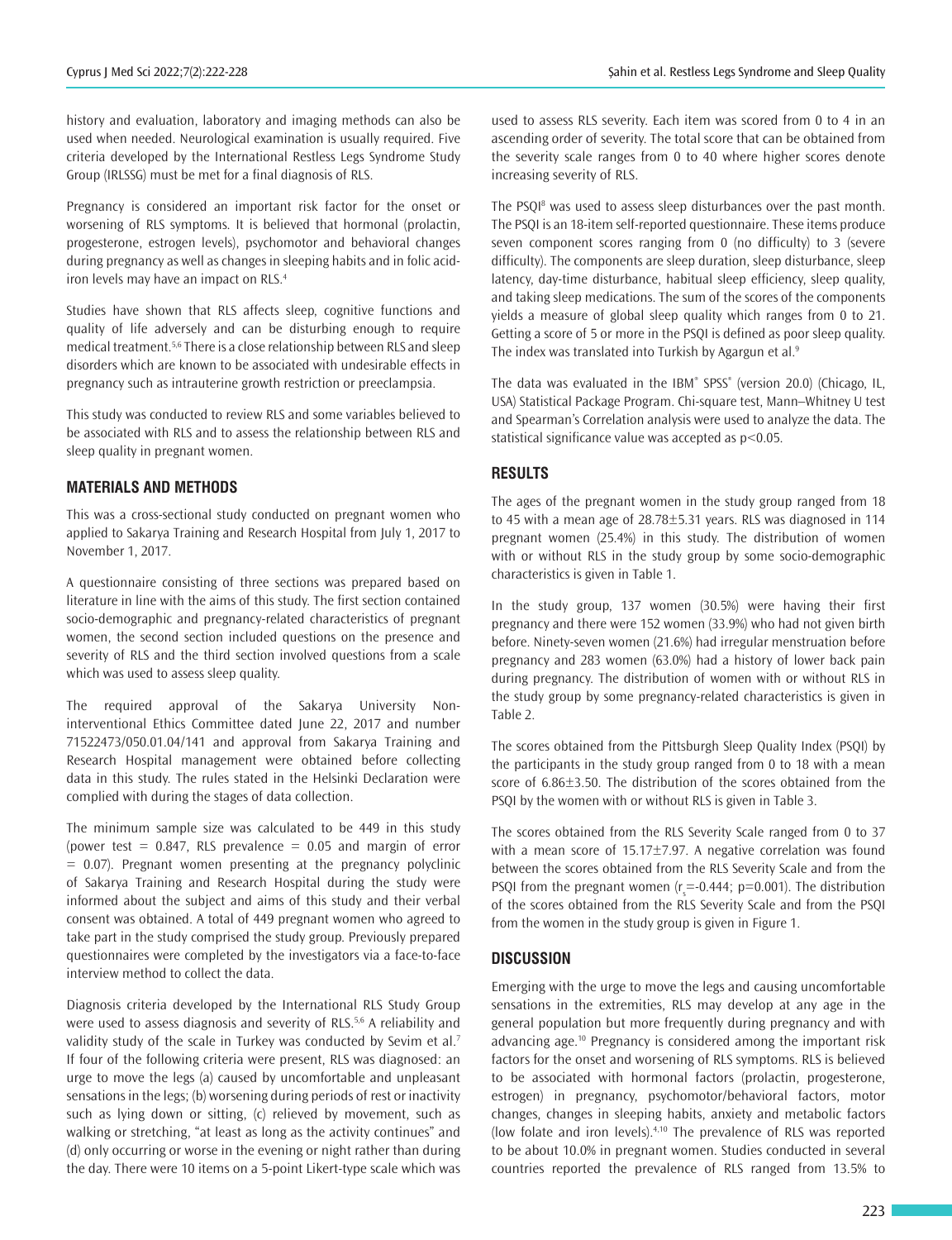34%.11,12 Some studies conducted in Turkey found that the prevalence of RLS ranged from 19.0% to 26.0%.13,14 In our study, approximately one quarter of the pregnant women had RLS, which is consistent with the literature.

With advancing age, the production of endogenous dopamine reduces; therefore, the prevalence of RLS increases with age. In view of the studies on the general population. Tasdemir et al.<sup>15</sup> found that the prevalence of RLS is 3.5 times higher in women compared to men and it increases with advancing age. On the other hand, some studies reported no relationship between the prevalence of RLS and age.<sup>14,16</sup> Sahin et al.<sup>13</sup> found no relationship between the prevalence of RLS and age. The present study could not determine a difference regarding the prevalence of RLS between age groups.

It is possible that the prevalence of RLS is lower among those women with

a high education level as they are more conscious and well-informed about the early diagnosis and treatment of RLS as with all diseases and disorders. Moreover, one study mentioned that the higher prevalence of RLS in women with a low education level may be associated with the number of child-births. In their study conducted in India, Rangarajan et al.<sup>17</sup> similarly reported a higher prevalence of RLS in those with a low education level. In our study, no relationship was determined between education levels and the prevalence of RLS.

It is believed that unfavorable living conditions such as unemployment, poor income perception, etc. may increase the development of RLS.<sup>18</sup> The epidemiological study of Cho et al.<sup>19</sup> reported that there was a relationship between income perception and RLS and that the prevalence of RLS decreases with higher income levels. The higher prevalence of RLS among individuals with low-income levels may be

| Table 1. Distribution of women with or without Restless Legs Syndrome in the study group by sociodemographic characteristics |                               |              |                        |                             |  |  |
|------------------------------------------------------------------------------------------------------------------------------|-------------------------------|--------------|------------------------|-----------------------------|--|--|
| Socio-demographic characteristics                                                                                            | <b>Restless Legs Syndrome</b> |              |                        | <b>Statistical analysis</b> |  |  |
|                                                                                                                              | No $(\%)^a$                   | Yes $(\%)^a$ | Total (%) <sup>b</sup> | X <sup>2</sup> ; p-value    |  |  |
| Age group (year)                                                                                                             |                               |              |                        |                             |  |  |
| $\leq$ 24                                                                                                                    | 86 (76.8)                     | 26(23.2)     | 112 (24.9)             |                             |  |  |
| $25 - 29$                                                                                                                    | 131 (77.5)                    | 38 (22.5)    | 169 (37.6)             |                             |  |  |
| $30 - 34$                                                                                                                    | 70 (68.0)                     | 33 (32.0)    | 103 (22.9)             | 3.456; 0.326                |  |  |
| $\geq$ 35                                                                                                                    | 48 (73.8)                     | 17(26.2)     | 65(14.5)               |                             |  |  |
| <b>Education level</b>                                                                                                       |                               |              |                        |                             |  |  |
| Primary school or lower                                                                                                      | 73 (69.5)                     | 32(30.5)     | 105(23.4)              |                             |  |  |
| Secondary school                                                                                                             | 94 (82.5)                     | 20(17.5)     | 114(25.4)              |                             |  |  |
| High school                                                                                                                  | 101(72.7)                     | 38(27.3)     | 139 (31.0)             | 5.464; 0.141                |  |  |
| University                                                                                                                   | 67(73.6)                      | 24(26.4)     | 91(20.3)               |                             |  |  |
| <b>Employment status</b>                                                                                                     |                               |              |                        |                             |  |  |
| Unemployed                                                                                                                   | 220 (72.8)                    | 82 (27.2)    | 302(67.3)              | 1.513; 0.219                |  |  |
| Employed                                                                                                                     | 115(78.2)                     | 32(21.8)     | 147 (32.7)             |                             |  |  |
| <b>Family income status</b>                                                                                                  |                               |              |                        |                             |  |  |
| Low-Middle                                                                                                                   | 191 (70.7)                    | 79 (29.3)    | 270 (60.1)             | 5.353; 0.021                |  |  |
| High                                                                                                                         | 144(80.4)                     | 35(19.6)     | 179 (39.9)             |                             |  |  |
| <b>Family type</b>                                                                                                           |                               |              |                        |                             |  |  |
| Nuclear                                                                                                                      | 243 (71.7)                    | 96(28.3)     | 339 (75.5)             | 6.266; 0.012                |  |  |
| Extended                                                                                                                     | 92(83.6)                      | 18(16.4)     | 110(24.5)              |                             |  |  |
| History of a physician-diagnosed disease requiring constant drug use                                                         |                               |              |                        |                             |  |  |
| No                                                                                                                           | 291 (74.8)                    | 98 (25.2)    | 389 (86.6)             | 0.07; 0.932                 |  |  |
| Yes                                                                                                                          | 44 (73.3)                     | 16(26.7)     | 60(13.4)               |                             |  |  |
| History of a physician-diagnosed gynecological disease                                                                       |                               |              |                        |                             |  |  |
| No                                                                                                                           | 311 (74.9)                    | 104(25.1)    | 415 (92.4)             | 0.126; 0.722                |  |  |
| Yes                                                                                                                          | 24(70.6)                      | 10(29.4)     | 34(7.6)                |                             |  |  |
| History of any gynecological surgery                                                                                         |                               |              |                        |                             |  |  |
| No                                                                                                                           | 291 (72.9)                    | 108(27.1)    | 399 (88.9)             | 4.559; 0.033                |  |  |
| Yes                                                                                                                          | 44 (88.0)                     | 6(12.0)      | 50(11.1)               |                             |  |  |
| Regular physical exercise                                                                                                    |                               |              |                        |                             |  |  |
| No                                                                                                                           | 225 (81.2)                    | 52(18.8)     | 277(61.7)              | 16.714; 0.001               |  |  |
| Yes                                                                                                                          | 119(64.0)                     | 62(36.0)     | 172 (38.3)             |                             |  |  |
| Total                                                                                                                        | 335 (74.6)                    | 114 (25.4)   | 449 (100.0)            |                             |  |  |
| <sup>a</sup> Percentage for the row, <sup>b</sup> Percentage for the column.                                                 |                               |              |                        |                             |  |  |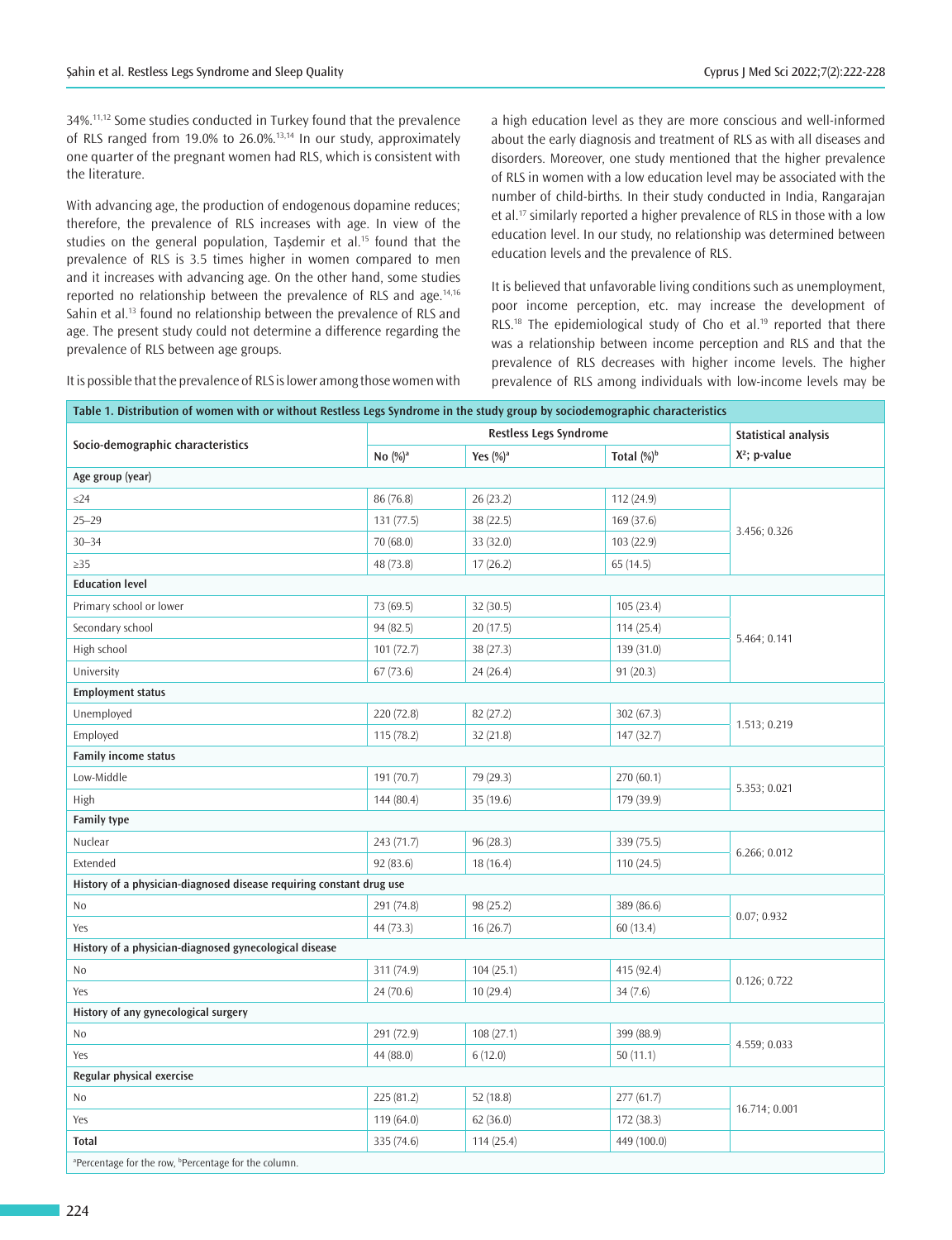associated with poor dietary habits, particularly iron deficiency. Eckeli et al.<sup>20</sup> reported no relationship between the prevalence of RLS and family income levels. Our study found that the prevalence of RLS is higher in those whose family income level is low-middle. However, there was no difference regarding the prevalence of RLS between those women with or without a revenue-generating job.

In studies conducted in Nordic countries and Germany, no relationship was established between household and RLS.<sup>18-21</sup> However, it was determined that the prevalence of RLS is higher in pregnant women with a nuclear family in our study. We assume that this is because pregnant women lack enough support for housework, resulting in increased work-loads and stress levels.

It has been reported that patients with RLS usually have concomitant chronic diseases such as hypertension, diabetes mellitus and depression.18,22,23 Our study revealed no difference regarding the prevalence of RLS between those with or without a history of a physician-diagnosed diseases requiring constant drug use. A similar result was also reported in the study of Unruh et al.<sup>24</sup>

While it is likely that the prevalence of RLS is higher in those women with a gynecological problem or a history of any kind of surgery, the literature presented no such finding. This study revealed no difference regarding the prevalence of RLS between those women with or without a history of a physician-diagnosed gynecological disease. However, it was determined that the prevalence of RLS is higher in women with a history of gynecological surgery. It is clear that more extensive studies are required to establish such a relationship.

Ohayon et al. found that regular exercise reduces the risk of RLS; $25$ however, another study reported that exercise before sleep increases the risk of RLS.<sup>23</sup> Another study established a gradual relationship between exercise and RLS according to the intensity of exercise.<sup>18</sup> Our



**Figure 1.** Distribution of scores obtained from the RLS Severity Scale and from the Pittsburgh Sleep Quality Index for the women in the study group

RLS: Restless Legs Syndrome

study findings established that the prevalence of RLS is higher in those with a history of regular physical exercise. This may be related to the fact that the exercise frequencies, durations and timings of pregnant women are not known.

It is known that RLS symptoms may increase during pregnancy. Moreover, it has been reported that the number of childbirths may be a major factor for a higher prevalence of RLS in women. Berger et al.<sup>18</sup> reported a strong relationship between the prevalence of RLS in pregnant women and the number of childbirths. In our study, no relationship was determined between the number of childbirths and pregnancies and the prevalence of RLS. Shang et al.<sup>26</sup> established no difference regarding fertility in women with or without RLS.

It is known that hormone levels, primarily estradiol, increase during pregnancy. It is believed that increased prolactin levels in the third trimester may reduce dopamine levels, which may have an important role on RLS pathogenesis.<sup>27</sup> Several studies have reported that the prevalence of RLS is higher in the third trimester of pregnancy and that existing symptoms may be more severe.<sup>14,17,27</sup> Our study revealed no difference regarding the prevalence of RLS between women who had reached 28<sup>th</sup> week of gestation and those who had not.

Hormonal changes which are considered the main factor in women with irregular menstruation and a history of dysmenorrhea may be associated with RLS. In our study, there was no difference regarding the prevalence of RLS in women with or without a history of dysmenorrhea before pregnancy. However, it was determined that the prevalence of RLS is higher in those women with irregular menstruation before pregnancy. More extensive studies are required to establish such relationships.

In contrast to the findings of some epidemiological studies, there are studies which have demonstrated that body mass index is associated with a higher RLS risk. This relationship may result from a decrease in the number of dopamine receptors in the brains of obese individuals. $27$ Despite these studies, the relationship between BMI in pregnancy and RLS has not been established clearly. Our study determined no difference regarding the prevalence of RLS in obese and non-obese women. There are other researchers who have reported similar results.<sup>11,27</sup>

Some studies concluded that there is no relationship between birth weight and RLS.<sup>27,28</sup> This study found a higher prevalence of RLS in women with a history of macrosomia. More extensive studies are required to establish such a relationship.

In our study, there is a moderate negative correlation between the severity of RLS and sleep quality. It was reported that 5%–10% of people with RLS had insomnia and disrupted sleep. All night long restlessness and an urge to move the legs make it difficult to fall asleep and to stay asleep, a reduced total-sleep time, impaired sleep-quality and these cause daytime drowsiness, chronic sleep deprivation, emotional disturbances and pathological fatigue in severe cases.<sup>14,16,29</sup> Yuksel et al.<sup>16</sup> found that RLS increases sleep-disorders which are associated with undesirable effects in pregnancy such as intrauterine growth restriction or preeclampsia. No difference in terms of sleep quality was determined in those women with or without RLS in the study group.

The limitations of this study include the fact that it is a cross-sectional study and it was not possible to establish a definitive diagnosis with the scales used.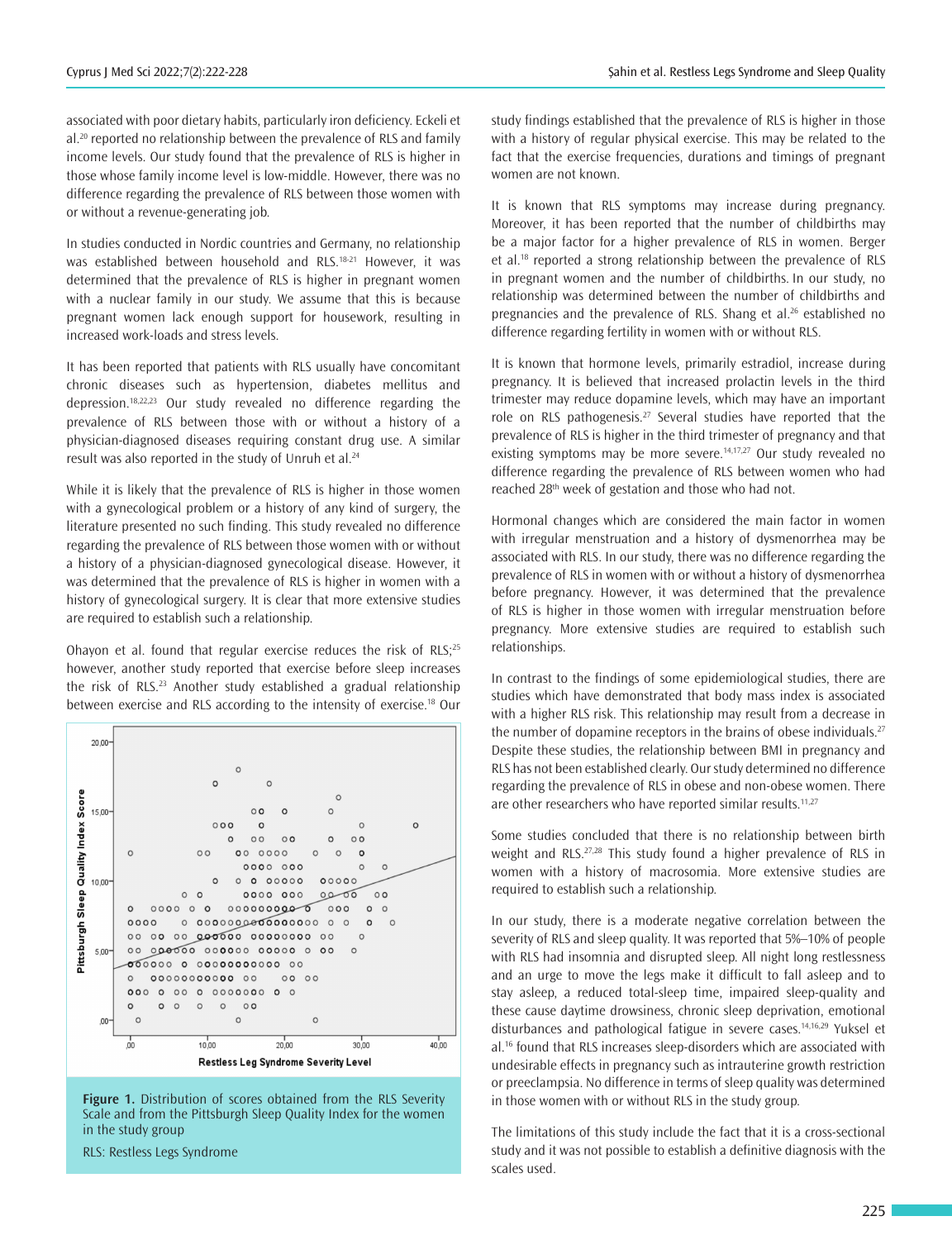| Table 2. Distribution of women with or without Restless Legs Syndrome in the study group by pregnancy-related characteristics |                        |              |                        |                          |  |  |
|-------------------------------------------------------------------------------------------------------------------------------|------------------------|--------------|------------------------|--------------------------|--|--|
| Pregnancy-related characteristics                                                                                             | Restless Legs Syndrome |              |                        | Statistical analysis     |  |  |
|                                                                                                                               | No $(\%)^a$            | Yes $(\%)^a$ | Total (%) <sup>b</sup> | X <sup>2</sup> ; p-value |  |  |
| Number of pregnancies                                                                                                         |                        |              |                        |                          |  |  |
| $\mathbf{1}$                                                                                                                  | 96 (70.1)              | 41 (29.9)    | 137 (30.5)             | 2.771; 0.428             |  |  |
| $\overline{2}$                                                                                                                | 81 (77.9)              | 23 (22.1)    | 104 (23.2)             |                          |  |  |
| 3                                                                                                                             | 85 (78.0)              | 24 (22.0)    | 109(24.3)              |                          |  |  |
| 4 and above                                                                                                                   | 73 (73.7)              | 26(26.3)     | 99 (22.0)              |                          |  |  |
| <b>Gestational week</b>                                                                                                       |                        |              |                        |                          |  |  |
| $\leq$ 28                                                                                                                     | 87(79.1)               | 23 (20.9)    | 110(24.5)              | 1.544; 0.214             |  |  |
| $\geq$ 29                                                                                                                     | 248 (73.2)             | 91(26.8)     | 339 (75.5)             |                          |  |  |
| Number of childbirths                                                                                                         |                        |              |                        |                          |  |  |
| $\boldsymbol{0}$                                                                                                              | 106 (69.7)             | 46 (30.3)    | 152 (33.9)             |                          |  |  |
| $\mathbf{1}$                                                                                                                  | 79 (73.8)              | 28 (26.2)    | 107 (23.8)             |                          |  |  |
| $\overline{2}$                                                                                                                | 85 (82.5)              | 18(17.5)     | 103 (22.9)             | 5.346; 0.148             |  |  |
| 3 and above                                                                                                                   | 65 (74.7)              | 22(25.3)     | 87 (19.4)              |                          |  |  |
| Menstrual regularity before pregnancy                                                                                         |                        |              |                        |                          |  |  |
| Irregular                                                                                                                     | 63 (64.9)              | 34(35.1)     | 97(21.6)               | 5.464; 0.019             |  |  |
| Regular                                                                                                                       | 272 (77.3)             | 80 (22.7)    | 352 (78.4)             |                          |  |  |
| History of dysmenorrhea before pregnancy                                                                                      |                        |              |                        |                          |  |  |
| No                                                                                                                            | 215 (77.6)             | 62(22.4)     | 277 (61.7)             | 3.452; 0.063             |  |  |
| Yes                                                                                                                           | 120(69.8)              | 52(30.2)     | 172 (38.3)             |                          |  |  |
| Obesity before pregnancy                                                                                                      |                        |              |                        |                          |  |  |
| No                                                                                                                            | 275 (73.5)             | 99 (26.5)    | 374 (83.3)             | 1.060; 0.303             |  |  |
| Yes                                                                                                                           | 60(80.0)               | 15(20.0)     | 75 (16.7)              |                          |  |  |
| History of lower back pain during pregnancy                                                                                   |                        |              |                        |                          |  |  |
| No                                                                                                                            | 137 (82.5)             | 29 (17.5)    | 166 (37.0)             | 8.721; 0.003             |  |  |
| Yes                                                                                                                           | 198 (70.0)             | 85 (30.0)    | 283 (63.0)             |                          |  |  |
| History of trauma during pregnancy                                                                                            |                        |              |                        |                          |  |  |
| No                                                                                                                            | 310 (74.7)             | 105(25.3)    | 415 (92.4)             | 0.000; 1.000             |  |  |
| Yes                                                                                                                           | 25(73.5)               | 9(26.5)      | 34(7.6)                |                          |  |  |
| History of macrosomia*                                                                                                        |                        |              |                        |                          |  |  |
| No                                                                                                                            | 199 (79.3)             | 52(20.7)     | 251 (84.5)             | 4.357; 0.037             |  |  |
| Yes                                                                                                                           | 30(65.2)               | 16(34.8)     | 46(15.5)               |                          |  |  |
| Total                                                                                                                         | 335 (74.6)             | 114(25.4)    | 449 (100.0)            |                          |  |  |
| a Percentage for the row, <b>"Percentage for the column, *: Pregnant women who had given birth previously.</b>                |                        |              |                        |                          |  |  |

| Table 3. Distribution of scores obtained from the Pittsburgh Sleep Quality Index for women with or without RLS in the study group |             |                                                         |  |  |
|-----------------------------------------------------------------------------------------------------------------------------------|-------------|---------------------------------------------------------|--|--|
| <b>RLS</b>                                                                                                                        | $n$ (%)     | Pittsburgh Sleep Quality Index Median (minimum-maximum) |  |  |
| N <sub>0</sub>                                                                                                                    | 335(74.6)   | $6.0(0.0-18.0)$                                         |  |  |
| Yes                                                                                                                               | 114(25.4)   | $7.0(0.0-14.0)$                                         |  |  |
| <b>Total</b>                                                                                                                      | 449 (100.0) | $7.0(0.0-18.0)$                                         |  |  |
| $z=1.384$ , $p=0.166$ , RLS: Restless Legs Syndrome, n: number.                                                                   |             |                                                         |  |  |

226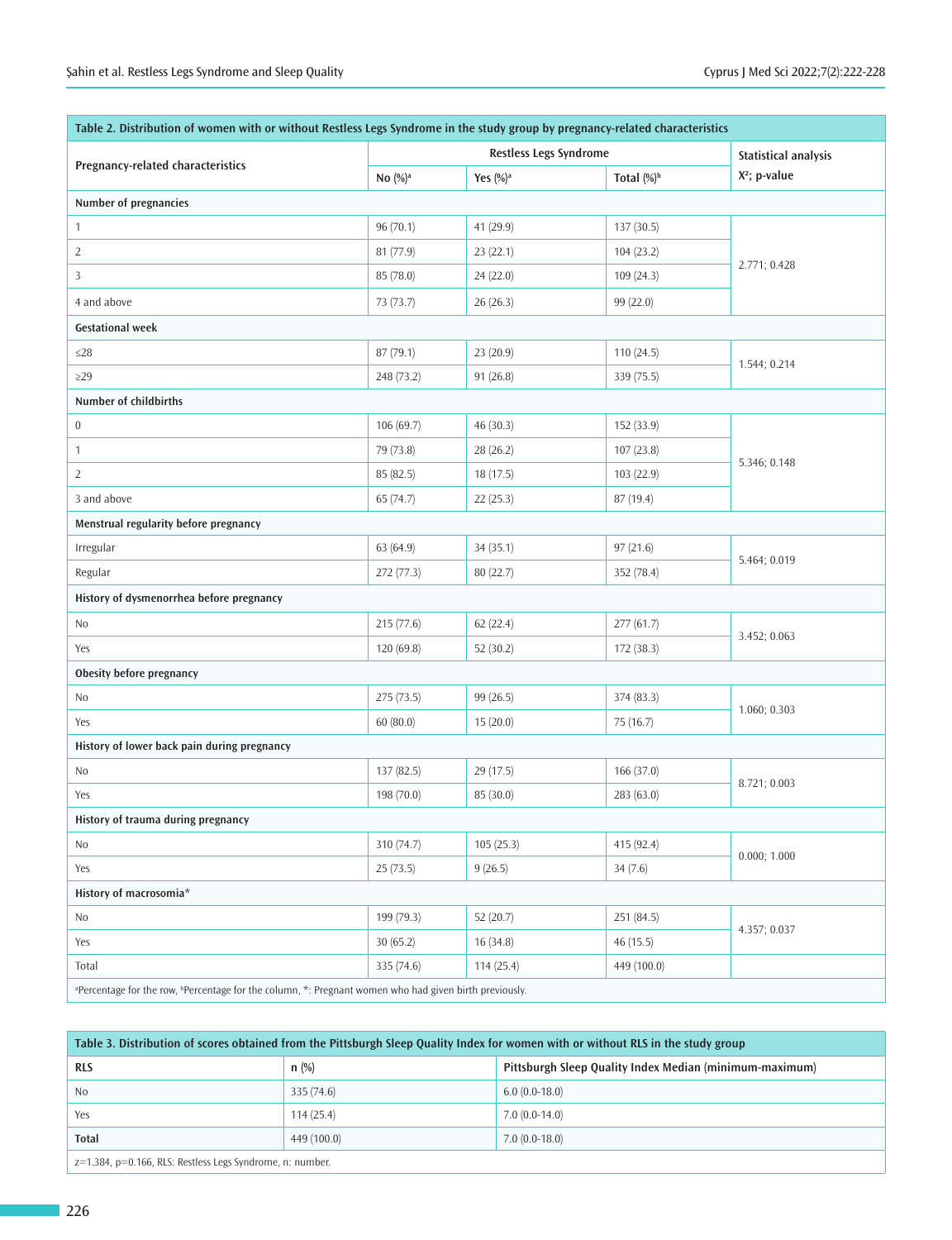#### **CONCLUSION**

RLS is an important health problem in pregnant women. There is a moderate negative correlation between the severity of RLS and sleep quality. It may be advantageous to refer pregnant women with RLS to specialists for a definite diagnosis and treatment. More extensive studies are required to demonstrate the relationship between RLS and quality of sleep.

## **ACKNOWLEDGMENTS**

The authors would like to thank the pregnant women who participated in this study.

#### **MAIN POINTS**

- Restless Legs Syndrome is an important health problem in pregnant women.
- The Pittsburgh Sleep Quality Index was used to assess sleep quality.
- There is a moderate negative correlation between the severity of Restless Legs Syndrome and sleep quality.

#### **ETHICS**

**Ethics Committee Approval:** The required approval of the Sakarya University Non-interventional Ethics Committee dated June 22, 2017 and number 71522473/050.01.04/141 and approval from Sakarya Training and Research Hospital management were obtained before collecting data in this study.

**Informed Consent:** Pregnant women were informed about the subject and aims of this study and their consent was obtained. **Peer-review:** Externally peer-reviewed.

#### **Authorship Contributions**

Concept: S.Ş., K.Ö., A.U., Design: S.Ş., K.Ö., A.U., Data Collection and/or Processing: D.S.G., K.Ö., Analysis and/or Interpretation: A.U., S.Ş., K.Ö., Literature Search: S.Ş., K.Ö., A.U., D.S.G., Writing: S.Ş., D.S.G., K.Ö., A.U.

#### **DISCLOSURES**

**Conflict of Interest:** No conflict of interest was declared by the authors.

**Financial Disclosure:** The author declared that this study had received no financial support.

#### **REFERENCES**

- 1. Callieri B, Priori R. [A rare aspect of "restless legs". (Ekbom's asthenia crurum paraesthetica)]. Riv Sper Freniatr Med Leg Alien Ment. 1962; 86: 227-33.
- 2. Benbir G, Kaynak D. Kaynak H. Restless legs syndrome and periodic limb movements disorders of sleep. Turk J Neurol. 2004; 10(2); 117-22.
- 3. Acar S, Gencer, Am. Genetics in restless legs syndrome. Turk J Phys Med Rehab. 2005; 51: 156-60.
- 4. O'Keeffe ST. Iron deficiency with normal ferritin levels in restless legs syndrome. Sleep Med. 2005; 6(3): 281-2.
- 5. Allen RP, Abetz L, Washburn T, Earley CJ. The impact of restless legs syndrome (RLS) on sleep and cognitive function. Eur J Neurol. 2002; 9(Suppl 2): 50.
- 6. Allen RP, Walters AS, Montplaisir J, Hening W, Myers A, Bell TJ, et al. Restless legs syndrome prevalence and impact: REST general population study. Arch Intern Med. 2005; 165(11): 1286-92.
- 7. Sevim S, Dogu O, Camdeviren H, Bugdayci R, Sasmaz T, Aral M, et al. Unexpectedly low prevalence and unusual characteristics of RLS in Mersin, Turkey. Neurology. 2003; 61(11): 1562-9.
- 8. Buysse DJ, Reynolds CF 3rd, Monk TH, Berman SR, Kupfer DJ. The Pittsburgh Sleep Quality Index: a new instrument for psychiatric practice and research. Psychiatry Res. 1989; 28(2): 193-213.
- 9. Agargun YM, Kara H, Anlar O. The Validity And Reliability Of The Pittsburgh Sleep Quality Index. Turk J Psychiatr. 1996; 7: 107-11.
- 10. Ondo W, Jankovic J. Restless legs syndrome: clinicoetiologic correlates. Neurology. 1996; 47(6): 1435-41.
- 11. Alves DA, Carvalho LB, Morais JF, Prado GF. Restless legs syndrome during pregnancy in Brazilian women. Sleep Med. 2010; 11(10): 1049-54.
- 12. Uglane MT, Westad S, Backe B. Restless legs syndrome in pregnancy is a frequent disorder with a good prognosis. Acta Obstet Gynecol Scand. 2011; 90(9): 1046-8.
- 13. Sahin KF, Köken G, Coşar E, Solak Ö, Saylan F, Fidan F. The incidence of restless leg syndrome in pregnancy. Turk J Obstet Gynecol. 2007; 4(4): 246-9.
- 14. Cakmak B, Metin ZF, Karataş A, Ozsoy Z, Demirtürk F. Restless leg syndrome in pregnancy. Perinatal Journal. 2014; 22(1): 1-5.
- 15. Taşdemir M, Erdoğan H, Börü UT, Dilaver E, Kumaş A. Epidemiology of restless legs syndrome in Turkish adults on the western Black Sea coast of Turkey: A door-to-door study in a rural area. Sleep Med. 2010; 11(1): 82-6.
- 16. Yuksel B, Seven A, Yıldız Y, et al. Restless leg syndrome in pregnancy. J Gynecol Obstet Neonatol. 2015; 12: 144-6.
- 17. Rangarajan S, Rangarajan S, D'Souza GA. Restless legs syndrome in an Indian urban population. Sleep Med. 2007; 9(1): 88-93.
- 18. Berger K, Luedemann J, Trenkwalder C, John U, Kessler C. Sex and the risk of restless legs syndrome in the general population. Arch Intern Med. 2004; 164(2): 196-202.
- 19. Cho YW, Shin WC, Yun CH, Hong SB, Kim JH, Allen RP, et al. Epidemiology of restless legs syndrome in Korean adults. Sleep. 2008; 31(2): 219-23.
- 20. Eckeli AL, Gitaí LL, Dach F, Ceretta H, Sander HH, Passos ADC, et al. Prevalence of restless legs syndrome in the rural town of Cassia dos Coqueiros in Brazil. Sleep Med. 2011; 12(8): 762-7.
- 21. Bjorvatn B, Leissner L, Ulfberg J, Gyring J, Karlsborg M, Regeur L, et al. Prevalence, severity and risk factors of restless legs syndrome in the general adult population in two Scandinavian countries. Sleep Med. 2005; 6(4): 307- 12.
- 22. Araujo SM, de Bruin VM, Nepomuceno LA, Maximo ML, de Francesco Daher E, Correia Ferrer DP, et al. Restless legs syndrome in end-stage renal disease: Clinical characteristics and associated comorbidities. Sleep Med. 2010; 11(8): 785-90.
- 23. Phillips B, Young T, Finn L, Asher K, Hening WA, Purvis C. Epidemiology of restless legs symptoms in adults. Arch Intern Med. 2000; 160(14): 2137-41.
- 24. Unruh ML, Levey AS, D'Ambrosio C, Fink NE, Powe NR, Meyer KB; Choices for Healthy Outcomes in Caring for End-Stage Renal Disease (CHOICE) Study. Restless legs symptoms among incident dialysis patients: association with lower quality of life and shorter survival. Am J Kidney Dis. 2004; 43(5): 900-9.
- 25. Ohayon MM, Roth T. Prevalence of restless legs syndrome and periodic limb movement disorder in the general population. J Psychosom Res. 2002; 53(1): 547-54.